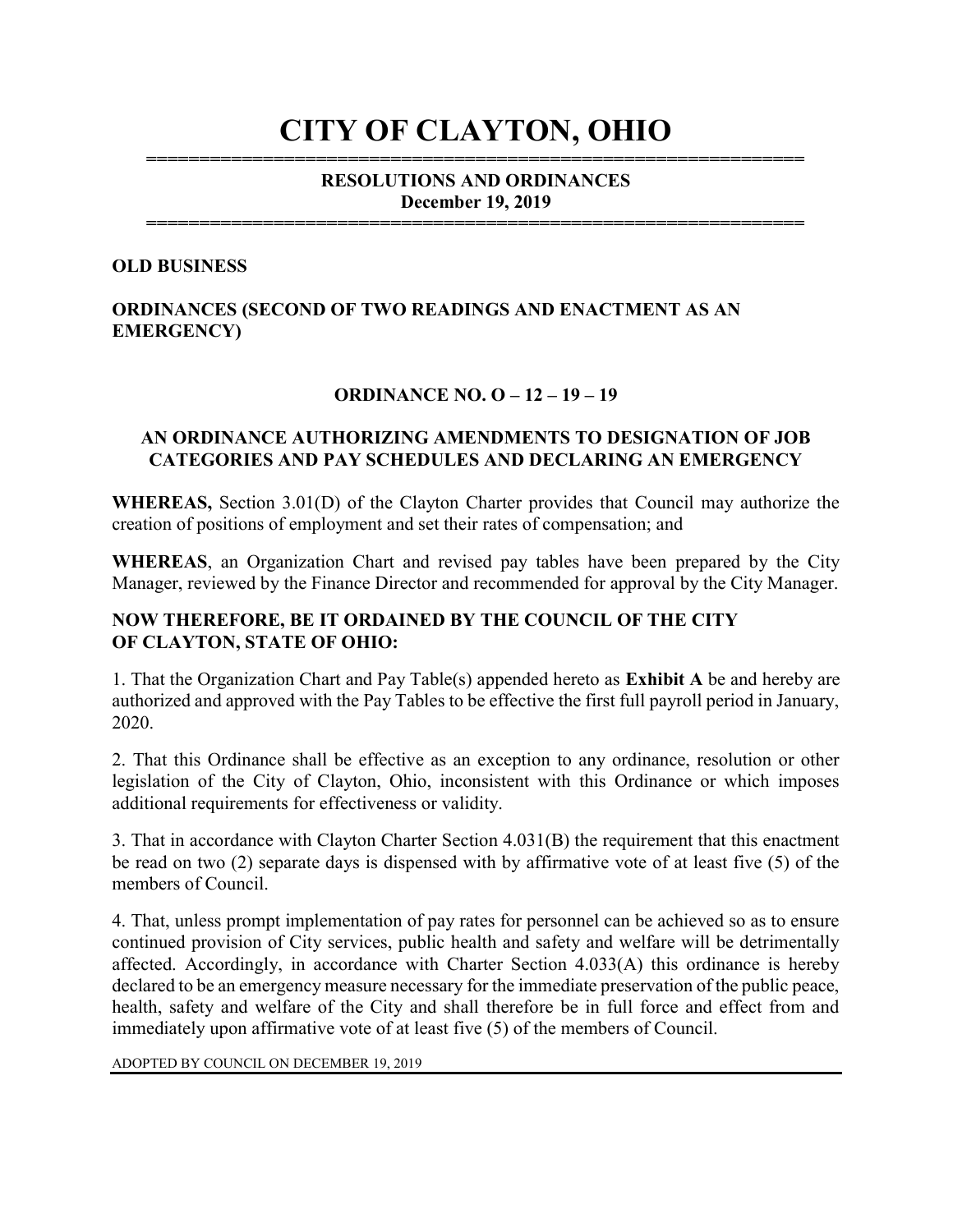### NEW BUSINESS

## ORDINANCES (FIRST OF TWO READINGS)

## ORDINANCE NO. O – ZC – 19 – 03

# AN ORDINANCE APPROVING THE PLANNING COMMISSION'S RECOMMENDATION TO APPROVE THE APPLICATION FOR A CHANGE IN ZONING FROM R-3 SUBURBAN RESIDENTIAL TO I: GENERAL INDUSTRIAL DISTRICT FOR THE PROPERTY LOCATED AT 6942 SALEM AVENUE AND BEARING PARCEL I.D. NUMBERS M60 03207 0010, M60 03207 0009 AND M60 03207 0035 WITHIN THE CITY OF CLAYTON, OHIO

WHEREAS, an application has been filed by Steve Weiss, the son of Melvin Weiss (a 1/3 owner of this property along with Natalie Cohen and Darlene Schuck)<sup>1</sup> on his behalf, for the property located at 6942 Salem Road (Parcel I.D. Numbers M60 03207 0010, M60 03207 0009 and M60 03207 0035) within Clayton, Ohio and requesting a zoning change for same from R-3 Suburban Residential to I: General Industrial District; and

WHEREAS, the Clayton Planning Commission held a public hearing on November 25, 2019, on said request at which time any and all persons were given an opportunity to be heard thereon, and;

WHEREAS, the Clayton Planning Commission after public meeting on November 25, 2019 recommended approval of the subject zoning change request referenced herein.

# NOW THEREFORE, BE IT ORDAINED BY THE COUNCIL OF THE CITY OF CLAYTON, STATE OF OHIO:

1. That the Council hereby approves the recommendation of approval from the Clayton Planning Commission that the zoning for the property located at 6942 Salem Road (Parcel I.D. Numbers M60 03207 0010, M60 03207 0009 and M60 03207 0035) within Clayton, Ohio be re-zoned from R-3 Suburban Residential to I: General Industrial District.

2. That this Ordinance shall be effective as an exception to any ordinance, resolution or other legislation of the City of Clayton, Ohio, inconsistent with this Ordinance or which imposes additional requirements for effectiveness or validity.

3. That in accordance with Clayton Charter Section 4.031 the requirement that this enactment be read on two (2) separate days is complied with by readings on December 19, 2019 and January 9, 2020.

4. That in accordance with Clayton Charter Section 4.031(H) this enactment shall become effective thirty days after its second reading and enactment.

#### ADOPTED BY COUNCIL ON JANUARY 9, 2020

 $\overline{a}$ 

<sup>&</sup>lt;sup>1</sup> The Zoning Department has received written permission from the three owners for the re-zoning application.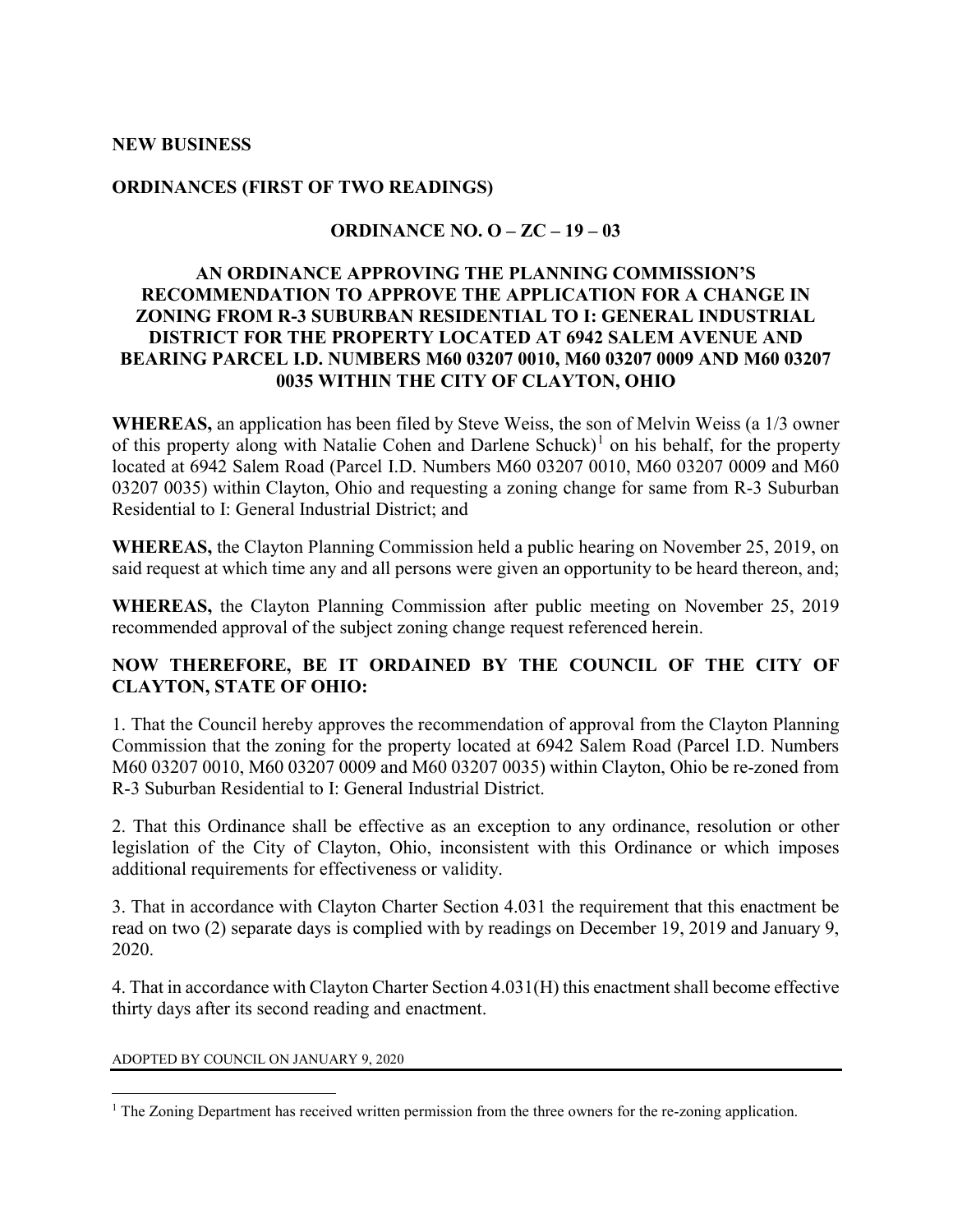# ORDINANCE NO. O – ZC – 19 – 04

# AN ORDINANCE APROVING THE RECOMMENDATION OF THE PLANNING COMMISSION TO APPROVE SPECIFIED MODIFICATIONS TO THE NORTH CLAYTON DEVLOPMENT STANDARDS

WHEREAS, the North Clayton Master Owners Association initiated an application requesting approval of specified modifications to the North Clayton Development Standards; and

WHEREAS, the Clayton Planning Commission held a public hearing on November 25, 2019 and unanimously voted to recommend to Clayton City Council approval of the requested specified modifications to the North Clayton Development Standards as indicated on Exhibit A appended hereto and incorporated herein.

# NOW THEREFORE, BE IT ORDAINED BY THE COUNCIL OF THE CITY OF CLAYTON, STATE OF OHIO:

- 1. That the recommendation of the Clayton Planning Commission to approve the request for specified modifications to the North Clayton Development Standards as indicated on **Exhibit A** appended hereto and incorporated herein is hereby approved.
- 2. That this Ordinance shall be effective as an exception to any ordinance, resolution or other legislation of the City of Clayton, Ohio, inconsistent with this Ordinance or which imposes additional requirements for effectiveness or validity.
- 3. That in accordance with Clayton Charter Section 4.031 the requirement that this enactment be read on two (2) separate days is complied with by readings on December 19, 2019 and January 9, 2020.
- 4. That in accordance with Clayton Charter Section 4.031(H) this enactment shall become effective thirty days after its second reading and enactment.

ADOPTED BY COUNCIL ON JANUARY 9, 2020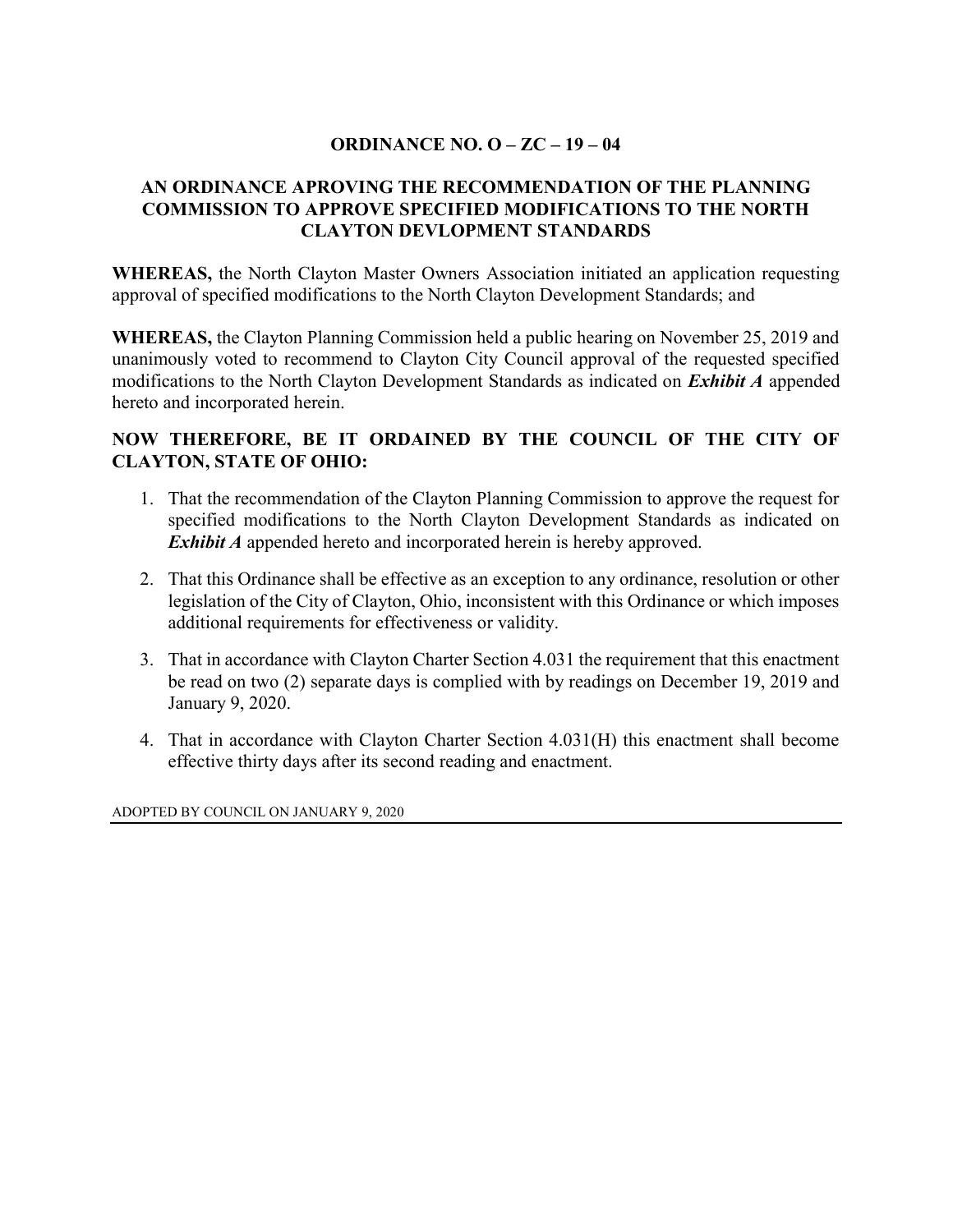#### NEW BUSINESS

## RESOLUTIONS (SINGLE READING AND IMMEDIATE ENACTMENT)

### RESOLUTION NO.  $R - 12 - 19 - 79$

#### A RESOLUTION TO ELECT A VICE MAYOR AND PRESIDENT PRO TEMPORE

WHEREAS, Clayton Charter Section 3.04 provides for the election of a Vice Mayor who shall also serve as the president pro tempore of Council for a 2 year term; and

WHEREAS, the City Council of Clayton desires to elect Council Member Tim Gorman to serve in that position through December 31, 2021.

## NOW THEREFORE, BE IT RESOLVED BY THE COUNCIL OF THE CITY OF CLAYTON, STATE OF OHIO:

1. That Tim Gorman, being a member of Council, is hereby elected Vice Mayor and President Pro Tempore to serve in that capacity through December 31, 2021, having the same powers and performing the same duties and functions as the Mayor whenever the Mayor is absent from the City or unable for any reason to perform his duties.

ADOPTED BY COUNCIL ON DECMEBER 19, 2019

## RESOLUTION NO. R – 12 – 19 – 80

## A RESOLUTION TO AUTHORIZE AND APPROVE THE 2020 BUDGET AND PERMANENT APPROPRIATIONS

WHEREAS, during the operation of the City of Clayton certain expenditures are required to provide required governmental services; and

WHEREAS, the expenditures must be in accordance with requirements provided by applicable state law and be applied against certain designated City funds; and

WHEREAS, certain transfers of moneys within and between specified City funds may be required to comply with accounting requirements established by the office of the State Auditor of Ohio; and

WHEREAS, certain appropriations are necessary to authorize payment from certain funds; and

WHEREAS, the City Manager and Finance Director have prepared and presented the 2020 Budget and Permanent Appropriations for the City of Clayton.

# NOW THEREFORE, BE IT RESOLVED BY THE COUNCIL OF THE CITY OF CLAYTON, STATE OF OHIO: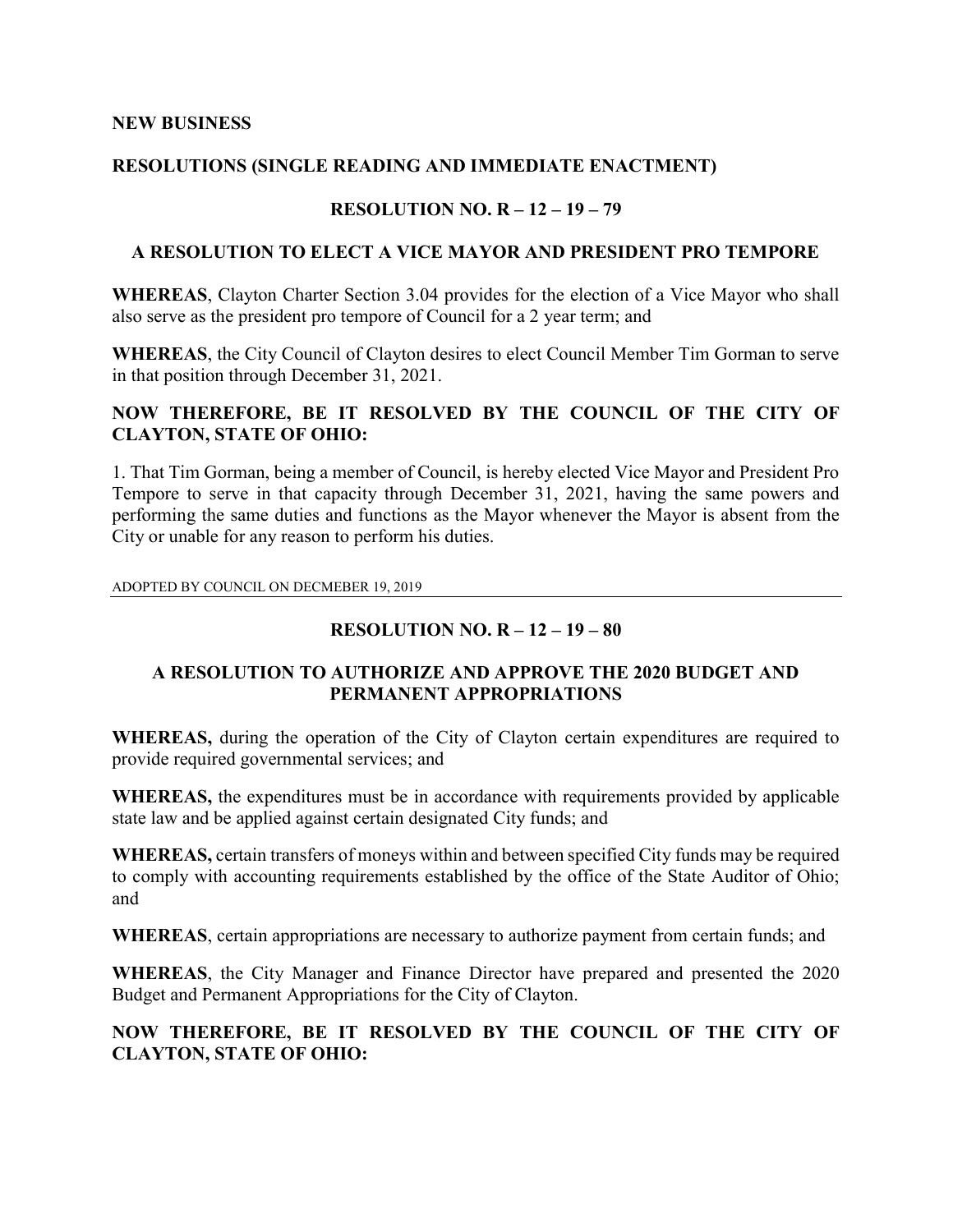1. That the 2020 Budget appended hereto and made a part hereof is hereby authorized and approved.

2. That the appropriations by fund and appended hereto and made a part hereof are hereby authorized and approved for 2020.

3. That the Finance Director is hereby authorized, empowered and directed to take all action necessary to affect such appropriations and evidence same on the books and financial record of the City.

ADOPTED BY COUNCIL ON DECEMBER 19, 2019

# RESOLUTION NO. R – 12 – 19 – 81

# A RESOLUTION AUTHORIZING THE FINANCE DIRECTOR TO REQUEST THE COUNTY AUDITOR TO MAKE ADVANCE PAYMENTS INTO THE CLAYTON ACCOUNT

WHEREAS, O.R.C. Section 321.34 provides for advance payments by the county auditor to municipal corporations whose funds are derived from taxes or other sources payable by law to the county treasury, any money that may be in the county treasury to the account of the municipality, respectively and lawfully applicable to the purpose of the current fiscal year in which the request is made; and

WHEREAS, consistent with O.R.C. Section 321.34(A)(2)(b) it is the intent of the Clayton City Council to use the money for the purposes of the fiscal year in which the request is made.

# NOW THEREFORE, BE IT RESOLVED BY THE COUNCIL OF THE CITY OF CLAYTON, STATE OF OHIO:

1. That on and after the first business day in January 2020, the Finance Director is hereby authorized to request the Montgomery County Auditor to make an advance payment of any moneys that may be in the Montgomery County Treasury to the account of Clayton, respectively and lawfully applicable to the purpose of the current fiscal year in which the request is made.

2. That, consistent with O.R.C. Section 321.34(A)(2)(b) it is the intent of the Clayton City Council to use the money for the purposes of the fiscal year in which the request is made.

ADOPTED BY COUNCIL ON DECEMBER 19, 2019